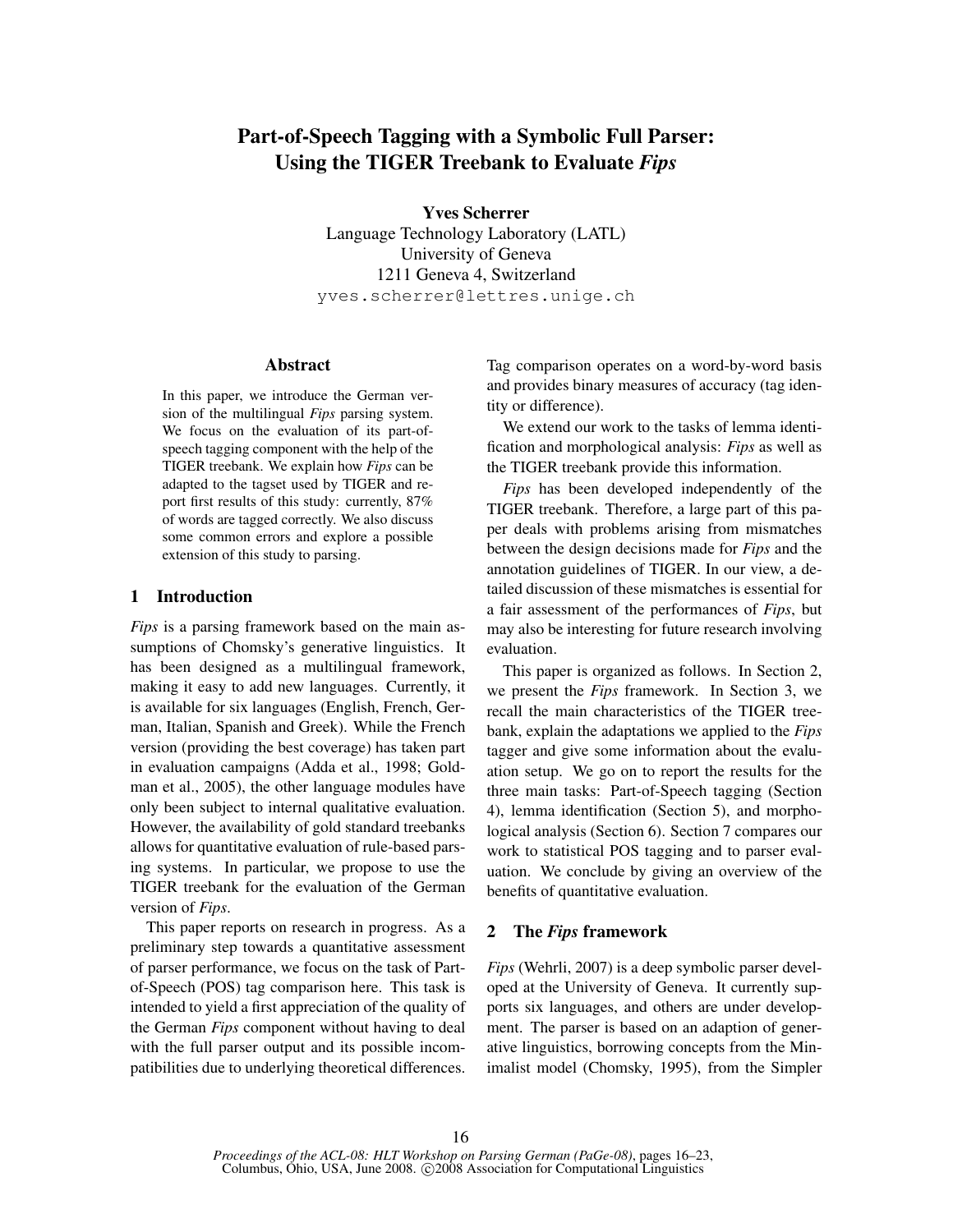

Figure 1: Example output of the German *Fips* parser.

Syntax model (Culicover and Jackendoff, 2005), as well as from Lexical Functional Grammar (Bresnan, 2001). Each syntactic constituent is represented as a simplified X-bar structure without intermediate levels, in the form  $\left[_{XP} LXR \right]$ . X denotes a lexical category,  $L$  and  $R$  stand for (possibly empty) lists of left and right subconstituents, respectively.

The originality of *Fips* lies in its two-layer architecture. Fundamental properties and structures that are common to all languages are defined in an abstract, language-independent layer. On a theoretical level, this layer can be associated to the concept of "universal grammar". On top of this layer, a particular, language-dependent layer extends the abstract structures and adds language-specific grammar rules. The *Fips* lexicon contains detailed morphosyntactic and semantic information such as selectional properties, subcategorization information and syntactico-semantic features. The parser is thus based on a strong lexicalist framework. In order to guide ambiguity resolution, numeric penalty values can be assigned to rules and lexemes.

The German component of *Fips* contains around 100 language-specific grammar rules. The lexicon contains 39 000 lexemes and 410 000 word forms. The word forms are generated by a rule-based morphological generator. The lexicon also contains 500 multi-word expressions and 1500 high-frequency compound nouns. Unknown compound nouns are chunked at runtime.

*Fips* operates in two modes: parser (see Figure 1)

and tagger (see Figure 2) output.<sup>1</sup> The tagger output allows us to benefit from the rich information of the *Fips* lexicon, being at the same time more robust than the parser.

## 3 Experimental setup

#### 3.1 The TIGER treebank

The TIGER treebank contains about 50 000 sentences of newspaper text, covering all domains (Brants et al., 2002). The annotation has been performed with the help of interactive tools. This methodology allows the human annotator to easily accept or reject proposals made by the computer. Part-of-speech tags are proposed by a statistical tagger trained on a manually annotated corpus. It uses the *Stuttgart-Tübingen-Tagset* (STTS) (Thielen et al., 1999). The parse trees were constructed interactively with the help of a statistical parser. Figure 3 shows an example of the TIGER export file.

#### 3.2 Adaptations

In order to compare the *Fips* output with the TIGER tags, some adaptations had to be made. First of all, the tagset had to be changed to match the STTS tagset. While this procedure was straightforward for most of the categories, it showed that the German tagging module of *Fips* had never been subject

<sup>&</sup>lt;sup>1</sup>The parser output is shown here for illustration – we do not use it in the present study.

Given the scope of this workshop, we forgo translating German examples into English.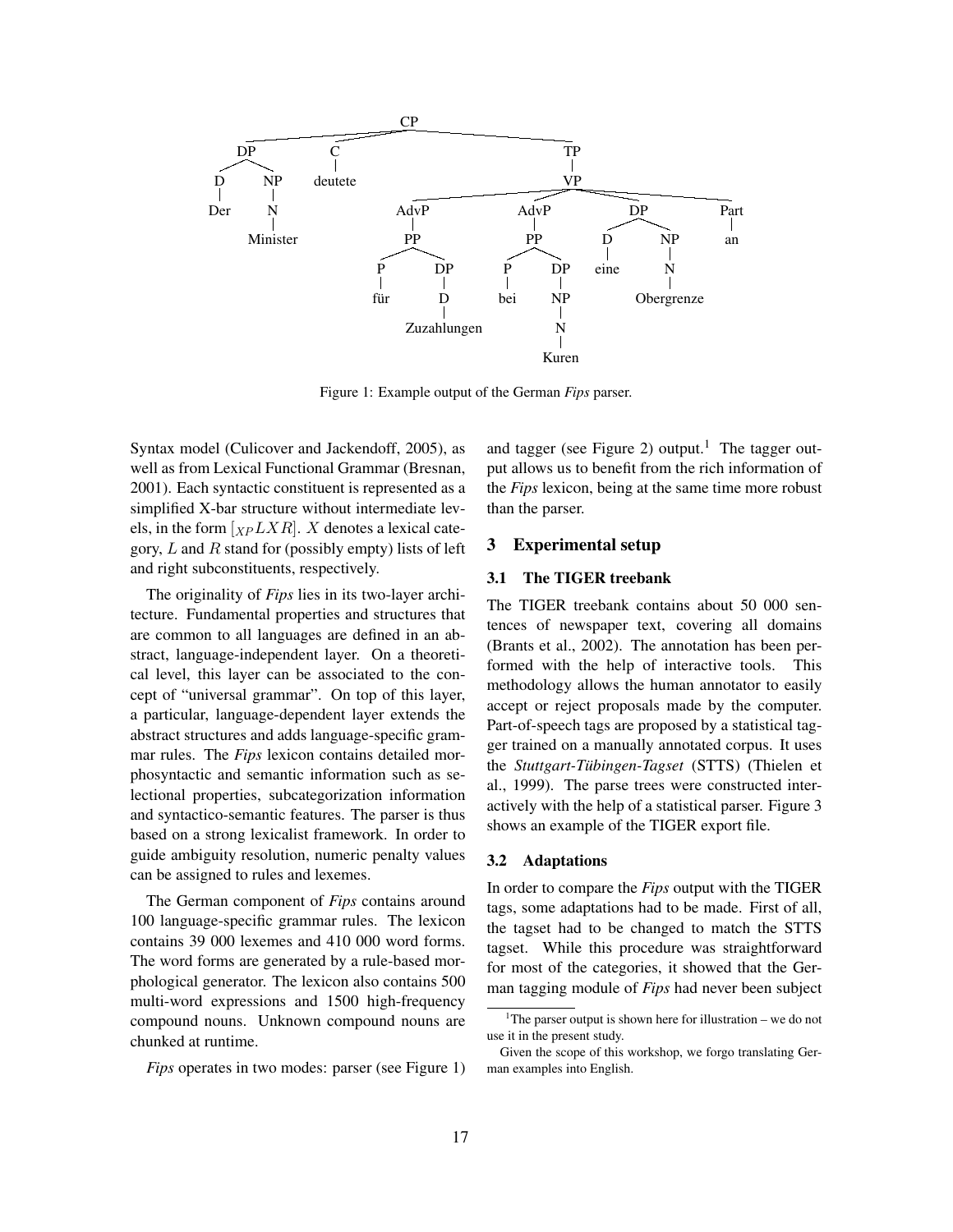| der         | ART          | <b>SIN-MAS-NOM</b>         | 311000336 | 0  | der         | <b>SUBJ</b>       |
|-------------|--------------|----------------------------|-----------|----|-------------|-------------------|
| minister    | <b>NN</b>    | SIN-MAS-NOM                | 311019783 | 3  | Minister    |                   |
| deutete     | <b>VVFIN</b> | <b>IND-KON-PRA-3-SIN</b>   | 311021998 | 12 | andeuten    |                   |
| für         | <b>APPR</b>  |                            | 311050006 | 20 | für         |                   |
| Zuzahlungen | <b>NE</b>    | <b>INN-ING-NOM-ACC-DAT</b> | $\theta$  | 24 | Zuzahlungen |                   |
| bei         | <b>APPR</b>  |                            | 311050009 | 36 | bei         |                   |
| kuren       | NN           | PLU-FEM-NOM-ACC-DAT-GEN    | 311004912 | 40 | Kur         |                   |
| eine        | ART          | SIN-FEM-NOM-ACC            | 311000346 | 46 | ein         | <b>OBJ</b>        |
| $other-$    | <b>NN</b>    | SIN-MAS-NOM-ACC-DAT        | 311019956 | 51 | Ober        | <b>COMP-CHUNK</b> |
| grenze      | <b>NN</b>    | SIN-FEM-NOM-ACC            | 311001176 | 55 | Grenze      | <b>COMP-HEAD</b>  |
| an          | <b>PTKVZ</b> |                            | 311050018 | 62 | an          |                   |
|             | \$.          |                            | $\Omega$  | 65 |             |                   |

Figure 2: Example output of the German *Fips* tagger. The columns show: the word as found in the text; the POS tag in the STTS tagset; morphological information in a proprietary tagset; the lexeme number of the internal database (0 stands for unknown words); the character position at which the word begins; the lemma. The rightmost column contains additional information like grammatical function and compound noun syntax.

Note that the compound noun Obergrenze was automatically chunked and that the word Zuzahlungen was not found in the lexicon; the particle an is attached to the lemma of the main verb deutete.

to a rigorous evaluation. For example, there were no particular tags for pronominal prepositions (e.g., darüber, deswegen), for prepositions with articles (e.g., beim, ins), and for the infinitival particle zu.

Small adaptions concerned the replacement of  $\beta$ by ss (*Fips* uses the Swiss Standard German orthography, lacking the letter  $\beta$ ) and the different lemmatization of the particle verbs: in TIGER and in contrast to *Fips*, the particles are not attached to the lemma (see the verb andeuten in Figures 2 and 3).

Finally, the *Fips* tagger contains a compound noun chunker which is automatically used for unknown words and which outputs one line for each chunk. These lines had to be reassembled to fit with the unchunked TIGER output (cf. the compound noun Obergrenze in Figures 2 and 3).

# 3.3 Evaluation

From the TIGER export file, we extracted the original sentences and submitted them to the *Fips* tagger. Then, we compared its results with the information given in TIGER. Overall, 792 885 words were compared. This number does not correspond to the 888 578 tokens of the TIGER corpus, because the concept of word is much more flexible in *Fips* than in TIGER. For example, the token 62jähriger is split into two words 62 and jähriger. By contrast, vor allem is regarded as a single lexical item (adverb) by *Fips*, but as two words by TIGER. Moreover, for a

| <b>TIGER Tag</b>    | <i>Fips</i> Tag | Number  | Percentage |
|---------------------|-----------------|---------|------------|
| NN                  | <b>NE</b>       | 12592   | 1.59       |
| <b>KON</b>          | <b>ADV</b>      | 8000    | 1.01       |
| <b>ADJD</b>         | <b>ADV</b>      | 6737    | 0.85       |
| <b>ADV</b>          | <b>PTKA</b>     | 4976    | 0.63       |
| <b>NE</b>           | <b>NN</b>       | 4782    | 0.60       |
| <b>VAFIN</b>        | <b>VVFIN</b>    | 3529    | 0.45       |
| ART                 | <b>PRELS</b>    | 2935    | 0.37       |
| <b>VVFIN</b>        | <b>VVIMP</b>    | 1937    | 0.24       |
| <b>VVINF</b>        | <b>VVFIN</b>    | 1859    | 0.23       |
| <b>VVPP</b>         | <b>VVFIN</b>    | 1624    | 0.20       |
| Correct tags        |                 | 692 386 | 87.32      |
| <b>Tested words</b> |                 | 792 885 | 100.00     |

Table 1: Results of the part-of-speech tag comparison. The table shows the number of tags correctly predicted by *Fips* (second last line), as well as the ten most frequent erroneous predictions. The first column shows the correct tag as given by TIGER, the second column shows the erroneous tag assigned by *Fips*.

currently unknown reason, some words do not show up in the output of the *Fips* tagger.

### 4 Part-of-speech tagging results

The most important part of this evaluation concerns the part-of-speech tags. As explained above, we have adapted *Fips* to generate STTS tags. Table 1 shows the number of correctly predicted tags, and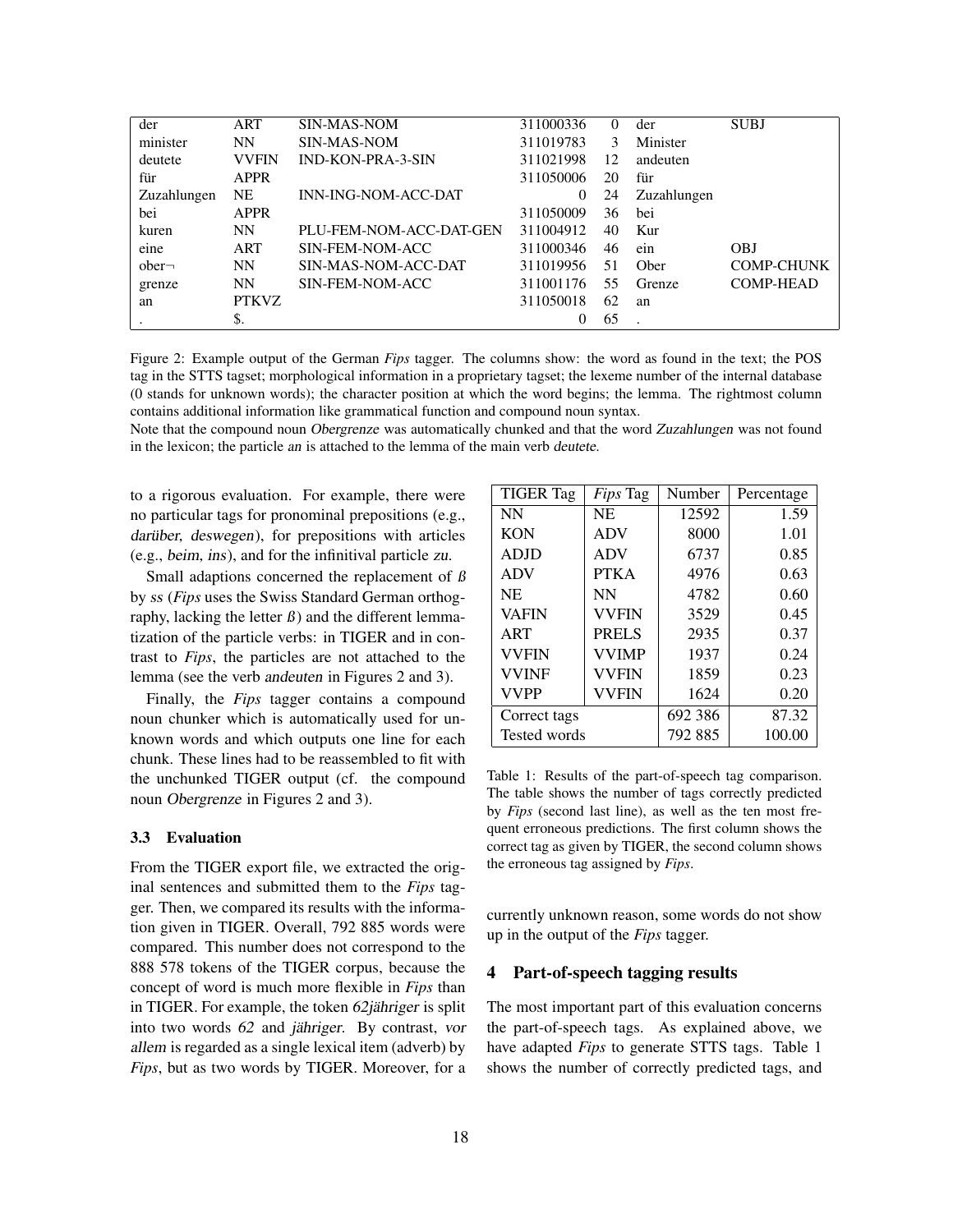the ten most frequent tagging errors. In the following sections, we discuss some of these errors.

# 4.1 Proper and common nouns

The most common error is related to the distinction between proper (NE) and common nouns (NN). This error affects 2.19% of words (see first and fifth line in Table 1) and accounts for 17.29% of all tagging errors. Currently, the distinction between proper and common nouns is implemented in *Fips* as follows.

A noun is regarded as common noun if:

- it is present in the lexicon and not explicitly marked as proper noun: Chemie, Hirsch, Konkurrenz, or
- it is a compound noun that can be analyzed into chunks which are present in the lexicon: Bundes+bank, Finanz+markt, Sitz+platz.

A noun is regarded as proper noun if:

- it is explicitly marked as such in the lexicon: Gregor, Berlin, Europa.
- it is not present in the lexicon and cannot be fully analyzed as compound noun: Talk, Gaullismus, Kibbuzarbeiter.

Tagging errors occur in two ways. Words that are annotated as common nouns by TIGER are annotated as proper nouns by *Fips* (see first line in Table 1). This happens for all common nouns that are not present in the lexicon (e.g., Primadonna, Portfolio, Niedersachse, Gaullismus). There are also compound nouns with a proper noun complement: Vichy-Zeiten, Spreearm. While TIGER considers these words as common nouns because the head is a common noun, *Fips* still analyzes them as proper nouns. For other words like Marseillaise, the TIGER annotation as common noun may be questioned.

In the other way, some TIGER proper nouns have been tagged by *Fips* as common nouns (cf. fifth line in Table 1). One common category of erroneous tagging is the case of homonymous proper and common nouns. For example, Kohl and Teufel are common nouns, but also the names of German politicians and therefore proper nouns. These misinterpretations are due to the fact that *Fips* does not contain any specific Named Entity Recognition module. While *Fips* successfully relies on letter case to identify proper nouns in other languages, this approach obviously does not work in German.

Some proper nouns exhibit a more subtle phenomenon: words like Mannheim, Wendland or Kantstrasse are analyzed by *Fips* as common compound nouns (Mann+Heim, wenden+Land, Kante+Strasse). Again, a Named Entity Recognition system would prevent such unfortunate analyses. Furthermore, we do not find it compelling to analyze Buddha, Bundesbank and Bundeskriminalamt as proper nouns.

To sum up, the source of noun mistagging is threefold. First, the *Fips* lexicon contains some gaps. Second, the lack of a Named Entity Recognition module in *Fips* causes an overgeneration of homograph common nouns where a proper noun would be appropriate. Third, the distinction between proper and common nouns is not clear-cut, and some divergences can be considered as normal.

#### 4.2 Conjunctions and adverbs

Conjunctions are frequently mistagged as adverbs. Above all, this error affects the words und, aber, denn, which can have an adverbial (ADV) or a conjunction (KON) reading. In (1), the first occurrence of und is erroneously tagged as adverb. However, if we parse the first part of the sentence only (2), *Fips* obtains the correct conjunction reading. This suggests that the conjunction reading is available also for (1), but that the ranking mechanism is flawed and prefers the adverb reading.

- (1) Automaten sind dort nur in Geschäften und Restaurants erlaubt und nicht wie in der Bundesrepublik auch im Freien.
- (2) Automaten sind dort nur in Geschäften und Restaurants erlaubt.

In general, it seems that *Fips* gets the conjunctions right in short sentences, while it easily gets confused with longer sentences. However, the preference for the adverbial reading can be easily explained. In order to propose a conjunction, the parser must identify two conjuncts of the same category, whereas an adverb does not have that requirement. Thus, if the parser fails to find two suitable conjuncts, it will propose the less constrained adverbial reading.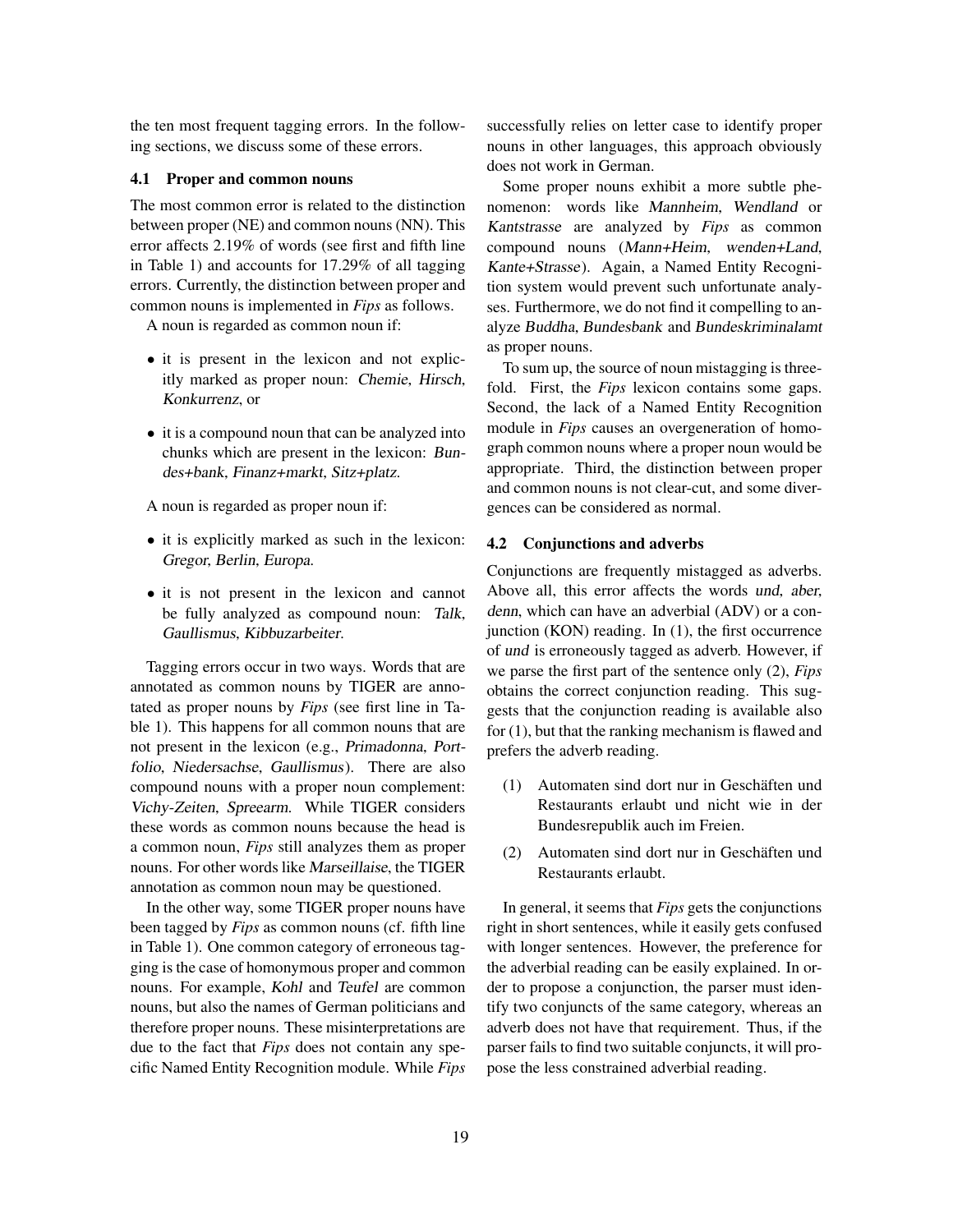| #BOS 47149 0 1088427994 0 |            |              |               |            |          |
|---------------------------|------------|--------------|---------------|------------|----------|
| Der                       | der        | ART          | Nom.Sg.Masc   | NΚ         | 500      |
| Minister                  | Minister   | NN           | Nom.Sg.Masc   | <b>NK</b>  | 500      |
| deutete                   | deuten     | <b>VVFIN</b> | 3.Sg.Past.Ind | HD         | 504      |
| für                       | für        | <b>APPR</b>  |               | AC         | 503      |
| Zuzahlungen               | Zuzahlung  | NN           | Acc.Pl.Fem    | <b>NK</b>  | 503      |
| bei                       | bei        | <b>APPR</b>  |               | AC         | 501      |
| Kuren                     | Kur        | <b>NN</b>    | Dat.Pl.Fem    | NK         | 501      |
| eine                      | ein        | ART          | Acc.Sg.Fem    | NΚ         | 502      |
| Obergrenze                | Obergrenze | NN           | Acc.Sg.Fem    | NΚ         | 502      |
| an                        | an         | <b>PTKVZ</b> |               | <b>SVP</b> | 504      |
|                           |            | \$.          |               |            | 0        |
| #500                      |            | NP           |               | SВ         | 504      |
| #501                      |            | PP           |               | <b>MNR</b> | 503      |
| #502                      |            | NP           |               | OΑ.        | 504      |
| #503                      |            | PP           |               | MО         | 504      |
| #504                      |            | S            |               |            | $\theta$ |
| #EOS 47149                |            |              |               |            |          |

Figure 3: An example sentence of the TIGER corpus. The #BOS and #EOS lines mark the beginning and the end of a sentence. The columns show: the word (or word component) as found in the text; the lemma; the POS tag in the STTS tagset; the morphological features. The fifth and sixth column, as well as the lines beginning with  $#50x$ , contain information for the construction of the parse tree and are not relevant for our study.

## 4.3 Adjectives and adverbs

In contrast to English or French, there is no formal difference in German between adjectives used as predicates (e.g., Er ist schnell) or as adverbs (e.g., Er fährt schnell). This formal identity may have motivated the developers of the STTS tagset to use the same tag (ADJD) in both cases. In contrast, the German *Fips* tagger is based on earlier work on French and English, where distinct tags for adverbials and predicatives are needed. Therefore, it also uses different tags for German.

We tried to come up with a simple solution to this problem by assigning the ADJD tag to all adverbs whose base forms are homograph with an adjective. However, in this case, we also assigned the ADJD tag to words like ganz, natürlich, wirklich, which are tagged as proper adverbs (ADV) in TIGER. In short, we had the choice of either overgenerating ADV tags (keeping the *Fips* output as-is) or overgenerating ADJD tags (with the homograph modification). Preliminary tests showed similar amounts of overgeneration in both cases. We have thus chosen to stick to the original *Fips* analyses.

# 4.4 Particles followed by adjectives

STTS introduces a special tag (PTKA) for particles "followed by adjectives or adverbs", for example am [schönsten], zu [schnell]. In *Fips*, the class of comparative adverbs also contains auch, so and mehr. Of course, these words are not always followed by adjectives, and should thus not always be given the PTKA tag. While different readings are indeed available in the *Fips* lexicon, the results suggest that *Fips* overgeneralizes the comparative reading and assigns the PTKA tag even in cases where a normal ADV tag would be adequate. (3) shows a sentence where *Fips* erroneously assigned the PTKA tag to auch.

(3) Der Verkehrssenator, wie er künftig auch heißen möge, . . .

#### 4.5 Pronouns

The seventh line refers to the homography of the definite determiner and the relative pronoun (PRELS) whenever *Fips* cannot find an agreement between the determiner and the head of the noun phrase.

(4) Neue Debatte über den Atomschild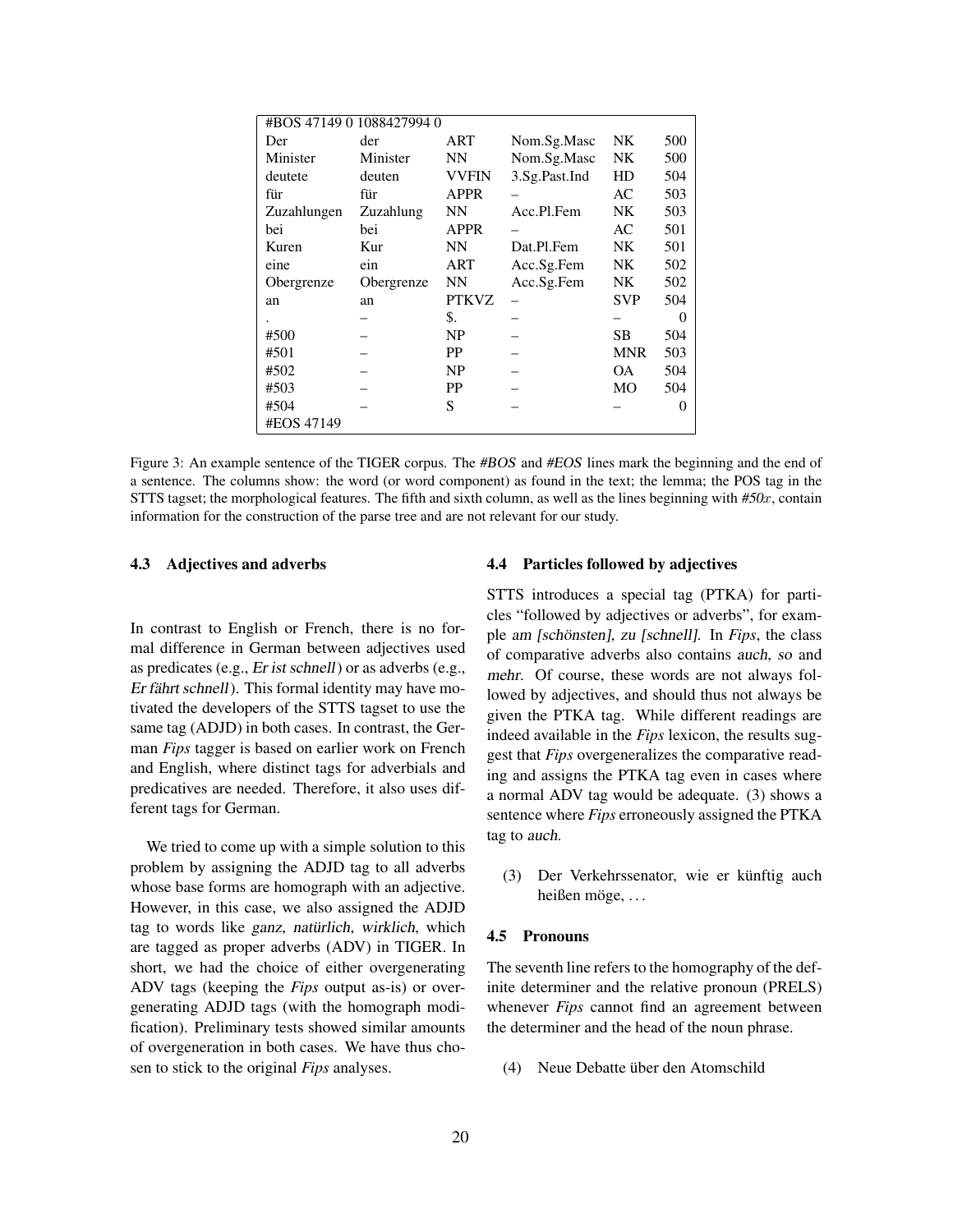In (4), the *Fips* lexicon only contains the neuter lexeme Schild (which serves as a head of the compound noun Atomschild), but not the rarer masculine homograph lexeme. This lexical gap prevents the masculine determiner den to be attached to Atomschild as a determiner, and *Fips* resorts to the relative pronoun analysis instead.

#### 4.6 Verb problems

Verb tagging seems to be a serious problem to *Fips*: four of the ten most frequent tagging errors involve verbs.

The first type of error is related to the distinction between auxiliary and full verbs. The three auxiliary verbs haben, sein, werden can also have full verb readings, depending on the context. We recently observed that *Fips* preferred the auxiliary reading even in cases where a full verb reading is required, and subsequently modified the constraints on the lexeme selection. It now turns out that these constraints are too strong and lead to a massive overgeneration of the full verb reading.

Then, *Fips* tends to overgenerate imperatives: third person singular forms are erroneously analyzed as imperative plurals (e.g., kommt, schreit). Again, this is due to agreement constraints: the third person singular requires an overt subject, while an imperative does not. If *Fips* fails to find a subject that agrees with the verb (for example because of an undetected long distance dependency), it will resort to an imperative reading. In the future development of *Fips*, further restrictions should be imposed on the use of imperative forms as these are extremely rare in newspaper text.

The last two lines in Table 1 reveal that finite verb forms are preferred to infinite forms: infinitives are mistagged as finite plural forms, and past participles without ge- prefix are mistagged as third person singular forms (for regular verbs) or as past plural form (for irregular verbs with -en participle). These phenomena depend on long distance relations and should typically benefit from a full parsing approach like the one used by *Fips*. Two factors may explain why this is not the case. First, many sentences in which such errors occur could not be parsed completely by *Fips*; long distance relations are not fully detected in these cases. Second, the implementation of passive and modal sentences is incomplete and

| <b>TIGER Base Form</b> | Fips Base Form |
|------------------------|----------------|
| dieser                 | diese          |
| anderer                | ander          |
| welche                 | welcher        |
| <b>Beamte</b>          | <b>Beamter</b> |
| Angestellte            | Angestellter   |

Figure 4: For some pronouns and nouns, TIGER and *Fips* use different base forms.

lacks some essential constraints on verb form selection.

# 5 Lemmatizer results

On the whole TIGER corpus (792 885 words), 94.32% of the words (747 855) were correctly lemmatized. Most errors were due to diverging base form choices. This especially holds for pronouns and nominalized adjectives (cf. Figure 4), but also for pronouns. In TIGER, feminine and neuter pronouns always refer to the masculine lemma, whereas *Fips* separates the genders more strictly: der (Dat.Sg.Fem) refers to the lemma der (Nom.Sg.Masc) in TIGER, but to die (Nom.Sg.Fem) in *Fips*. Moreover, participles used as adjectives keep the infinitive as base form in *Fips*, but not in TIGER.

Some lemma errors are due to wrong POS tagging. For instance, we found that *Fips* overgenerates imperatives. For example, einig is not analyzed as adjective, but as the imperative singular (with elision of final e) of sich einigen; the adjective nötige is analyzed as the imperative singular of nötigen. However, such awkward analyses should be easy to iron out.

Globally, we find that very few errors are directly due to the lemmatizer; most of them are either due to different base forms or to POS tagging errors.

# 6 Morphology results

After the discussion of the part-of-speech tagger and lemmatizer functionalities of *Fips*, we now turn to the last functionality, the morphological analyzer. We restricted our evaluation to the words that obtained correct POS tags: if the POS tag is already wrong, it is very likely that the morphology will be wrong as well. Table 2 reports the results of the mor-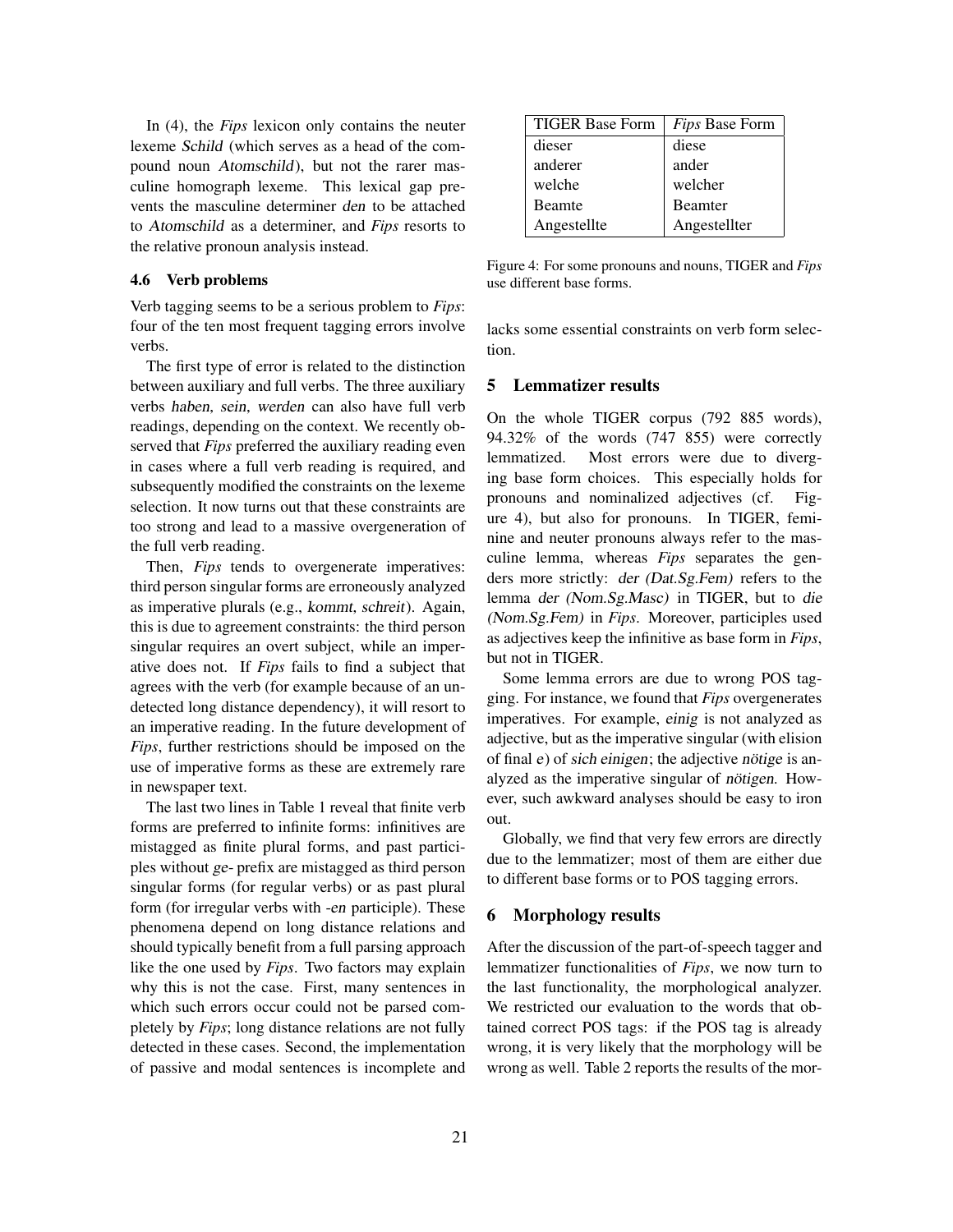| Type             | Number  | Percentage |
|------------------|---------|------------|
| Number mismatch  | 15617   | 2.26       |
| Case mismatch    | 12420   | 1.79       |
| Gender mismatch  | 8461    | 1.22       |
| Degree mismatch  | 514     | 0.07       |
| Person mismatch  | 108     | 0.02       |
| Correct analysis |         |            |
| or no morphology | 665 110 | 96.06      |
| Tested words     | 692 386 | 100.00     |

Table 2: Results of the morphological analysis. The table presents the numbers of words that have been correctly analyzed by *Fips*, and the types of errors that occurred. A word can present several mismatch types.

phology evaluation. Parts of speech without inflection were considered as correctly analyzed. We split the errors into five categories, according to the inflection feature that *Fips* failed to predict correctly. The different mismatch types do not sum up to 100% because a word can show several mismatches (e.g., a noun can show case and number mismatch), and because not all types of mismatch apply to all parts of speech (for instance, degree mismatch only applies to adjectives).

It is not easy to find recurrent patterns in the errors. However, we found that most errors occurred in noun phrases. Most inflected adjective and article forms admit several morphological analyses, but the ambiguities can usually be reduced by the syntactic context. If the ambiguities are reduced in an incorrect way, this means that the syntactic context has been analyzed badly. In other words, such morphology errors often reflect bad parses. Therefore, it might be useful to address these errors before evaluating the parsing performance of *Fips*. Another rather odd fact is that nouns with identical singular and plural forms (for example, Minister, Unternehmen) prefer to be analyzed as plurals by *Fips*. Here again, these cases hint at bad parses.

Degree mismatches result from a bug in *Fips*: comparative forms in predicative positions as in (5) are assigned the positive tag instead of the comparative one.

(5) . . . um noch *tiefer* in den Kosmos blicken zu können.

# 7 Related work

It may be interesting to compare *Fips* to a statistical part-of-speech tagger for German. The TnT tagger (Brants, 2000) is based on Hidden Markov Models, and has been trained and tested on the NEGRA corpus (Skut et al., 1997); NEGRA is the predecessor of TIGER and uses the same tagset. Brants (2000) reports an overall accuracy of 96.7%. However, TnT is not directly comparable to *Fips* for several reasons.

First, we showed that *Fips* originally used a different tagset, based on different linguistic assumptions than STTS. Those conceptional differences make up a large part of the errors, as has been shown for the distinction between the ADJD and ADV tags. By contrast, TnT has been trained directly over the STTS tagset and should thus not present such errors.

Second, the recurrence of certain error patterns with *Fips* illustrates the classical problem of manual rule ranking and weighting in rule-based systems.

Third, *Fips* has been conceived as a parser in the first place, and its tagger functionality should rather be viewed as a by-product. Hence, its algorithms are not optimized for POS tagging. While there may be simpler approaches to obtain high tagging accuracy, the method chosen for *Fips* seems theoretically more plausible to us.

As we pointed out at the beginning, this tagger evaluation has been started as a first step towards the evaluation of the *Fips* parser. While POS tagging has the advantage of operating word-by-word and of being rather theory-independent, these two properties do not hold for parsing.

The phrase trees in TIGER are rather flat, while the ones generated by *Fips* are deeper and closer to recent generative grammar frameworks. We will thus need to define the type of constituents that can be compared. An even bigger issue is the allowance of discontinuous phrases and crossing branches in TIGER, whereas *Fips* resolves these phenomena by resorting to projections and traces. Further research has to show if these structural differences can be overcome in order to lead to a meaningful comparison. The exact evaluation metric will also have to be chosen. While PARSEVAL (Black et al., 1991) is still one of the most important metrics, other measures may be more adapted to our problem (Carroll et al., 2002; Rehbein and van Genabith, 2007).